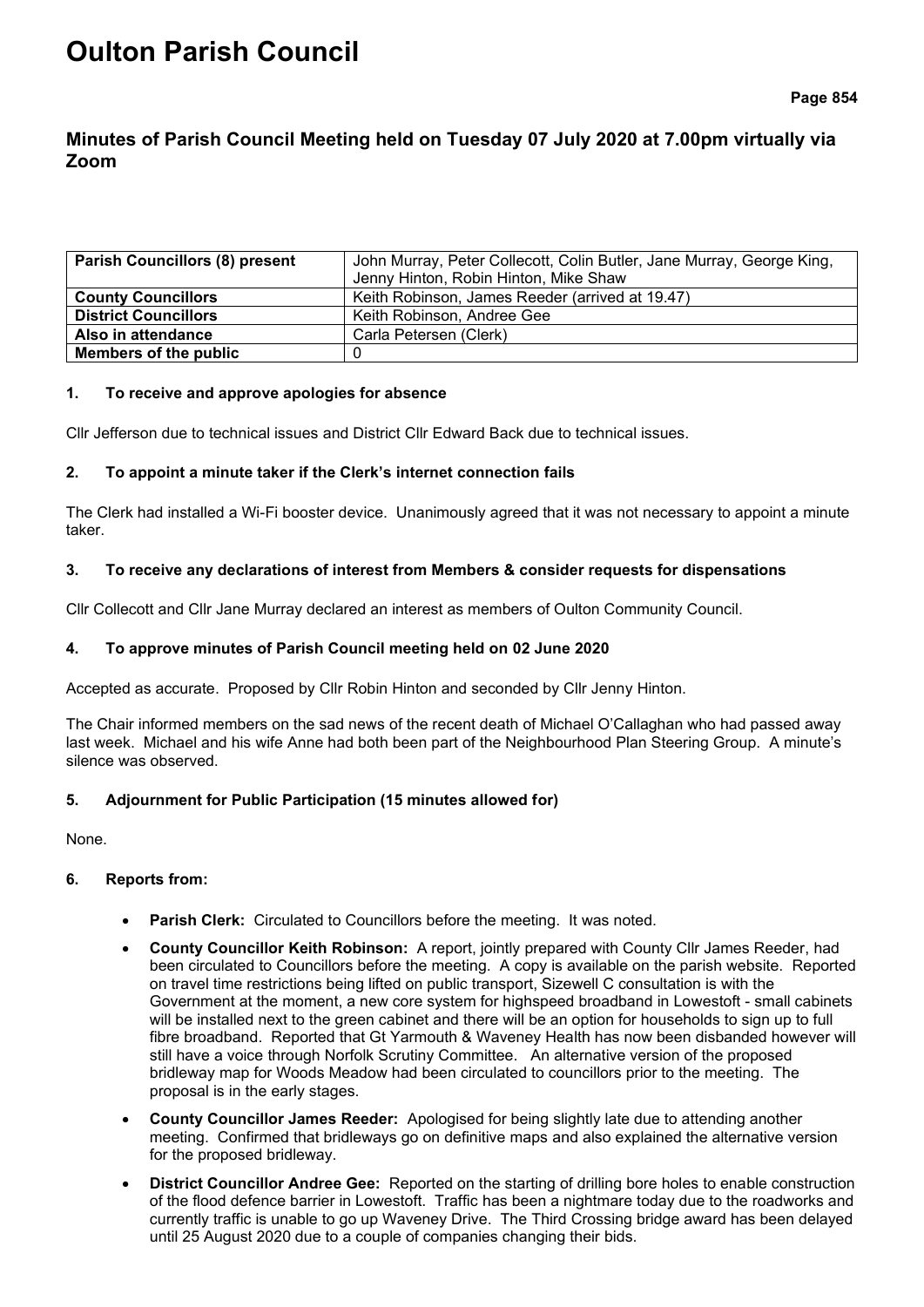- **SALC** Significant providers of coronavirus information.
- **7. Highways:**
	- **To receive a report on outstanding highways issues**:County Cllr Keith Robinson reported that roads are being repaired and potholes filled. New zig-zag lines will be painted on the roads near schools. The Civil Enforcement of Parking Contraventions Designation Order 2020 enables Civil Parking Enforcement to be administered.

Cllr Jenny Hinton reminded all that at the last OPC meeting a parishioner had commented on the noisy traffic on Oulton Street. She had been and had a look and realised that some of the noise was due to a faulty drain which is in need or repair. This has been reported to SCC and a log number is now held on file.

County Cllr Keith Robinson and County Cllr James Reeder left at 20.16 pm.

# **8. Planning:**

• **To receive new planning applications and make comment**

None.

• **To receive results and updates on outstanding applications**

None.

# **9. Finance:**

- **To receive the income and expenditure figures as at 30 June 2020 –** It was noted.
- **To note the bank balance as at 30 June 2020 -** £34483.46
- **To note receipts** HMRC £1338.39 VAT reclaim
- **To note grants** None
- **To note grant application requests received:** Suffolk Accident Rescue Service & Disability Advice North East Suffolk. Due to the ongoing difficulties with transferring the balances from the Barclays Bank accounts to the new Unity Trust Bank accounts any grant applications will have to be put on hold until the transfer has successfully completed. It was noted that £1000 has been given on a yearly basis to OCC so was added to the list of outstanding grants for consideration. Clerk to contact OCC Manager and update her on the Barclays Bank difficulties.
- **To approve payments.**

All expenditure approved. Proposed by Cllr Jenny Hinton and seconded by Cllr Robin Hinton.

| Payee                   | Value    | <b>Description</b>                                               |
|-------------------------|----------|------------------------------------------------------------------|
| Mr J Murray             |          | £30.00   Re-imbursement for OPC meeting held at Blue Boar on     |
|                         |          | 27 February 2020                                                 |
| National Association of |          | £60.00   Local Council Award Scheme Registration Fee -           |
| <b>Local Councils</b>   |          | Foundation level                                                 |
| Mrs C Petersen          |          | £737.68 Salary, administration expenses & re-imbursement for Wix |
|                         |          | website yearly fee                                               |
| Steve Jackman           | £360.00  | Website development                                              |
| <b>Total</b>            | £1187.68 |                                                                  |

#### **10. To discuss the coronavirus lockdown. Agree upon a course of action.**

Discussed earlier in the meeting.

#### **11. To receive an update on Unity Trust Bank and Barclays Bank. Agree upon a course of action.**

Cllr King has now successfully been added as a signatory to the Unity Trust Bank account. The Clerk had compiled a document detailing all the requests, instructions and email instructions which had been made to Barclays. The Clerk had telephoned Barclays requesting to arrange a face to face meeting with a Barclays Business Manager. The Clerk had been advised that it was not possible to book an appointment over the phone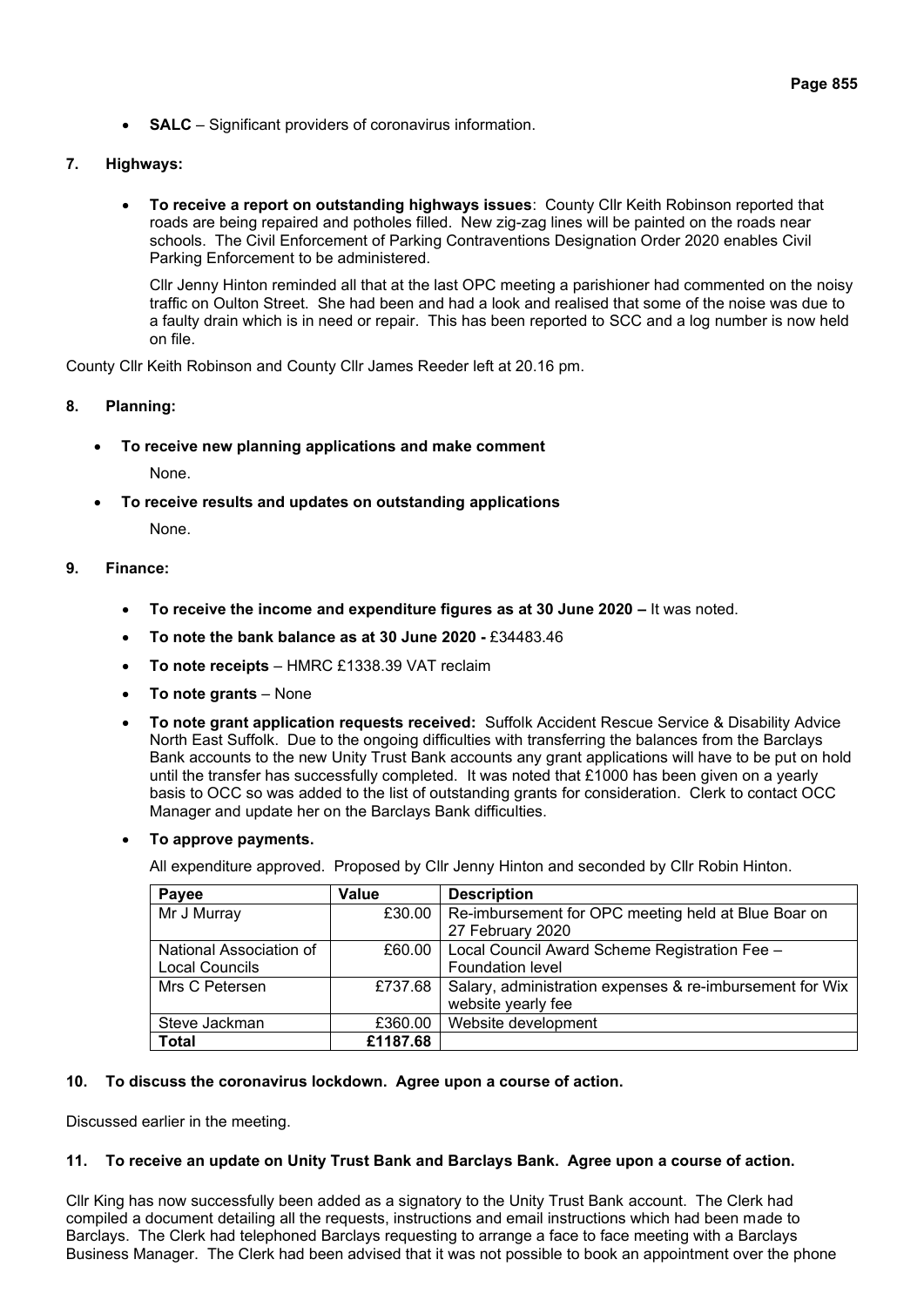and that the local branches are handling these requests. The Clerk went into the Lowestoft branch of Barclays only to be advised that they could not help as she is not a signatory on the account. The Chair was updated, and he telephoned Barclays and was advised that the two previous signatories should each write a letter requesting that their signatures be updated and supply the relevant evidence. Due to the difficulties with getting the transfer of money resolved various options were suggested - Banking Ombudsman, contacting SALC for advice and approaching a solicitor for half hour's free advice. A speedy conclusion to this matter is essential as OPC has limits funds in the Unity Trust Bank account.

# **12. To confirm removal of a bank signatory and appoint a new bank signatory**

Resolved to remove former Councillor Cara Graham and appoint Cllr Shaw as the new bank signatory. Clerk to action.

# **13. To consider Parish Council meeting frequency. Agree upon a course of action.**

Resolved to continue with monthly meetings apart from January and August when council does not meet. Extraordinary meetings can be held if there is any urgent business.

# **14. To consider setting up a Policy Working Group. Agree upon a course of action.**

Resolved to appoint the Chair, Cllr Jenny Hinton, Cllr Shaw and Cllr Collecott to work on policies provided in draft format from the Clerk. The first policy to be worked through will be the Grant Awarding Policy. The Clerk will then prepare a revised draft policy based on the comments received and submit to Council for approval at the next available Full Council meeting.

# **At 21.00 pm, in accordance with Standing Orders 3x, it was resolved that the meeting should continue beyond the two-hour time limit. Proposed by Cllr Jane Murray and seconded by Cllr Jenny Hinton.**

A five-minute comfort break was given.

District Councillor Andree Gee left at 21.04 pm.

# **15. To receive an update on the defibrillator.**

Oulton Community Centre had confirmed that the defibrillator can be installed at the agreed exterior location. The Clerk contacted Jayne Biggs at Heart 2 Heart who had supplied the defibrillator. She confirmed that due to the coronavirus lockdown restrictions having eased a little, the electrician is now busy, but he will fit in the installation as soon as possible.

# **16. To receive an update on the new parish website.**

The new website is up and running. Documents and some photos have been transferred over from the previous website. The Clerk has received training on using the Wix website. Currently there are a couple of councillor introductions on the website and the remaining councillors confirmed they would send theirs through to the Clerk. Oulton geography and history need to be added to the website. It was suggested that Ivan Bunn and William Robertson may be able to help with that content. Cllr Jane Murray to make enquiries and update the Clerk. Agreed that a coronavirus tab should be added to the website so that the latest information can easily be found. Clerk to action.

# **17. To receive an update on the councillor vacancy.**

The notice of Councillor vacancy had been displayed and the required number of requests to call a by-election had been received by East Suffolk Council. Due to the coronavirus restrictions the provisional date for the by-election will be Thursday 6 May 2021. Further details to follow.

# **18. To consider and agree upon Member and Officer responsibilities.**

Member and Officer responsibilities document was agreed. A copy is available on the website.

# **19. To consider and agree upon Data Protection Privacy Notice.**

Resolved to approve the Data Protection Privacy Notice. Proposed by Cllr Jane Murray and seconded by Cllr Robin Hinton.